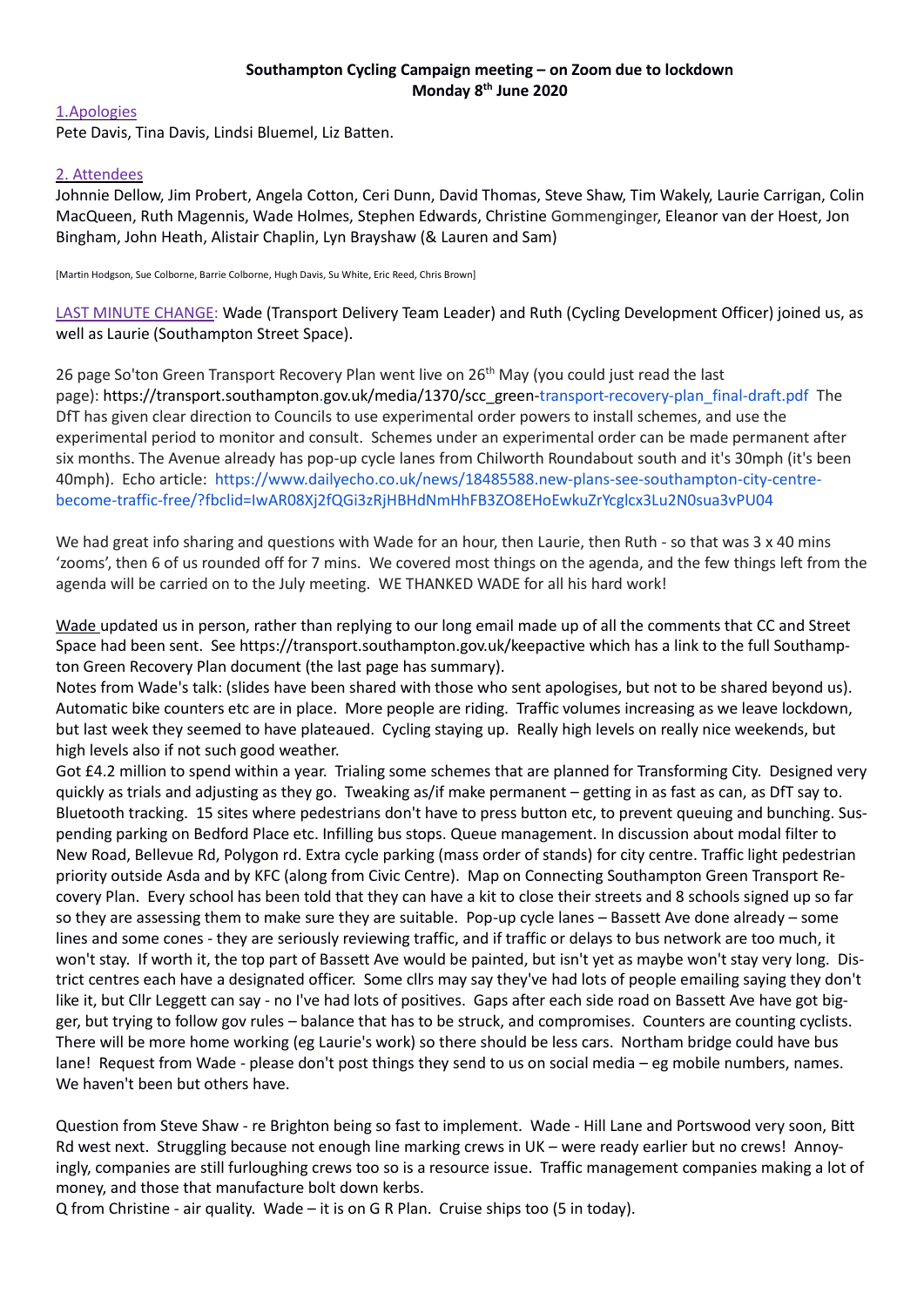Q from Eleanor – very difficult in some places – some people say felt safer before lanes, as cars driving on the lines. Wade is going out cycling tomorrow and is continually checking so will go to that place.

Q from Ceri – cycle parking. Wade – looking into swipe card access (longer term) and Sheffield stands, CCTV areas too. Proper locks. Lyn asked that they be put on the contours, not like recent ones outside Rice Up.

Comment from Jim – yay - Dale rd. Wade – taken away 6 parking places from an allocated residents parking zone! Big deal! Yes!

Q from Jon – segregate Dale Rd with armadillos (like Church Rd)? Wade – can't buy anything to mark off edges at the moment. On Dale Rd there are lots of driveways, so would have to be smaller, like armadillos, not kerbs. There's a serious shortage.

# ALL PLEASE DO:

1. If we all write to our cllrs saying we like the temporary lanes, and if we use them (there are counters), then they are more likely to become more permanent and therefore more might be painted (they aren't painted north of Winchester Rd as it's a very temporary try out) find your cllr here: [https://www.southamp](https://l.facebook.com/l.php?u=https%3A%2F%2Fwww.southampton.gov.uk%2Fmoderngov%2FmgMemberIndex.aspx%3FFN%3DWARD%26VW%3DLIST%26PIC%3D0%26fbclid%3DIwAR1FhCuJG6CnhEwZTAZKo-6qPkBdiYl8dJ5JrTWZx8Ocg2l7Ltdfxip2cwo&h=AT00jDBMtM3PeH5GORzR3gatmYNPrGK0q2arzrJfZMalhSqVw2F5LvaeqyYuztp3pbzQ_jHAHjdJj129t2zJVCe4W5YrWIvINlDThRVy3LgnA7U4XxTfTM4miGHiRNdfd6T1&__tn__=-UK-y-R&c%5b0%5d=AT38QR5CmHIYqgdwNuDtG7p4Ap_ZfQJVR0y3Gu7fFtUDDjyhuKulBl-lH372GQIA83Xu-MtVAKMpcJpfk29vdqJ8X1XyyRu7nCgCM0CUO9nFNBImNe70PPgCuELzBj55dDQCLOEmkijdwpKZA0xy0kVc5wA6qUCImLIDzfUpOqby26MFQnBBCA)[ton.gov.uk/moderngov/mgMemberIndex.aspx?FN=WARD&VW=LIST&PIC=0](https://l.facebook.com/l.php?u=https%3A%2F%2Fwww.southampton.gov.uk%2Fmoderngov%2FmgMemberIndex.aspx%3FFN%3DWARD%26VW%3DLIST%26PIC%3D0%26fbclid%3DIwAR1FhCuJG6CnhEwZTAZKo-6qPkBdiYl8dJ5JrTWZx8Ocg2l7Ltdfxip2cwo&h=AT00jDBMtM3PeH5GORzR3gatmYNPrGK0q2arzrJfZMalhSqVw2F5LvaeqyYuztp3pbzQ_jHAHjdJj129t2zJVCe4W5YrWIvINlDThRVy3LgnA7U4XxTfTM4miGHiRNdfd6T1&__tn__=-UK-y-R&c%5b0%5d=AT38QR5CmHIYqgdwNuDtG7p4Ap_ZfQJVR0y3Gu7fFtUDDjyhuKulBl-lH372GQIA83Xu-MtVAKMpcJpfk29vdqJ8X1XyyRu7nCgCM0CUO9nFNBImNe70PPgCuELzBj55dDQCLOEmkijdwpKZA0xy0kVc5wA6qUCImLIDzfUpOqby26MFQnBBCA) and cc [Traffic.Orders.Le-](mailto:Traffic.Orders.Legal@southampton.gov.uk)

[gal@southampton.gov.uk](mailto:Traffic.Orders.Legal@southampton.gov.uk) Portsmouth just pulled their big scheme, (maybe Eastern rd, north south route) so let your cllrs know you like what Southampton is doing! Can also use whatever website they pick to feed back (they haven't decided yet) – there are too many so they will choose one. Can also send feedback to Lyn to compile. Wade has long email from us with everything up to 7<sup>th</sup> June.

2. The Echo has printed letters opposing the cycle lanes, so to outweigh the negative letters with positive letters, so please send a short letter to [letters@dailyecho.co.uk](mailto:letters@dailyecho.co.uk) supporting the "active travel" (rather than cycling v walking – better for pedestrians if cyclists have wide space).

# Laurie – Street Space Southampton launched around  $26<sup>th</sup>$  May.

<https://www.facebook.com/SouthamptonStreetSpace>Inspired by Waltham Forest visitor we had last year. Open Letter signed by us and lots of groups and NHS workers etc, to the council, supporting more measures for Active Travel in the city. Based our letter on Portsmouth's, but we know we have a council who are more committed to do this. 3 asks – 1 Provide safe space for people walking and ask for 20mph, 2 Active travel corridors, 3 Low traffic neighbourhood with modal filters (to cut rat running). Lots of signatories already but let Lyn/Laurie [SouthamptonStreetSpace@hotmail.com](mailto:SouthamptonStreetSpace@hotmail.com) know of any groups for pedestrians that we can ask.

Pushing for 20mph - a default urban and village speed limit would be less costly if country wide. Birmingham is pushing for 20mph (details o[n https://www.facebook.com/SouthamptonStreetSpace](https://www.facebook.com/SouthamptonStreetSpace) posted 28/5 starting "one thing missing..."). If hit by a vehicle travelling at 20mph, 9/10 pedestrians survive; at 30mph 5/10; and at 40mph 1/10. More info at<http://www.20splenty.org/>

Comment from Jon - Leicester had lots of complaints for 4 weeks, then it sorted itself out, with people working out that they too could cycle etc.

| <b>MORE TO ALL DO:</b> |                                                                                                           |
|------------------------|-----------------------------------------------------------------------------------------------------------|
| В.                     | Please also do this very quick message to your MP - already the Romsey MP has agreed, so they need to     |
|                        | know what people think! http://www.20splenty.org/email a decision maker                                   |
|                        | If you have time, please take photos of yourselves walking or on the pop-up lanes, with comments about    |
|                        | how good it is (and how you'd also like 20mph) and post on https://www.facebook.com/SotonCycling and      |
|                        | https://www.facebook.com/SouthamptonStreetSpace or email to Laurie at SouthamptonStreetSpace@hot-         |
|                        | mail.com                                                                                                  |
|                        | Let Lyn/Laurie SouthamptonStreetSpace@hotmail.com know of any groups for pedestrians that we can ask.     |
|                        | Please LIKE https://www.facebook.com/SouthamptonStreetSpace and https://twitter.com/SotonStreets          |
|                        | If you are/know an NHS worker, teacher, school governor, local business owner, community group organiser, |
|                        | etc, please ask them to email SouthamptonStreetSpace@hotmail.com with details if we can add you/them      |
|                        | as a supporter to the Open Letter to the council.                                                         |
| 8.                     | Winchester Street Space petition: https://you.38degrees.org.uk/petitions/covid-19-safer-streets-in-       |
|                        | winchester?fbclid=IwAR0DA3DDi3kl3y-YzkbOEqJ1F1NXdMicHtMkTUT-URsY_0BcgqLtMjZPJOw                           |
|                        | Portsmouth: https://actionnetwork.org/petitions/pompeystreetspace                                         |
|                        |                                                                                                           |

### Ruth - Cycling Development Officer at SCC.

Big Bike Revival can no longer happen in the same sense as previous years. Key workers can get discounts etc through 5 places - The Hub Shirley, St James, Monty, RideRide, and DV cycles. These 5 applied for the funding, and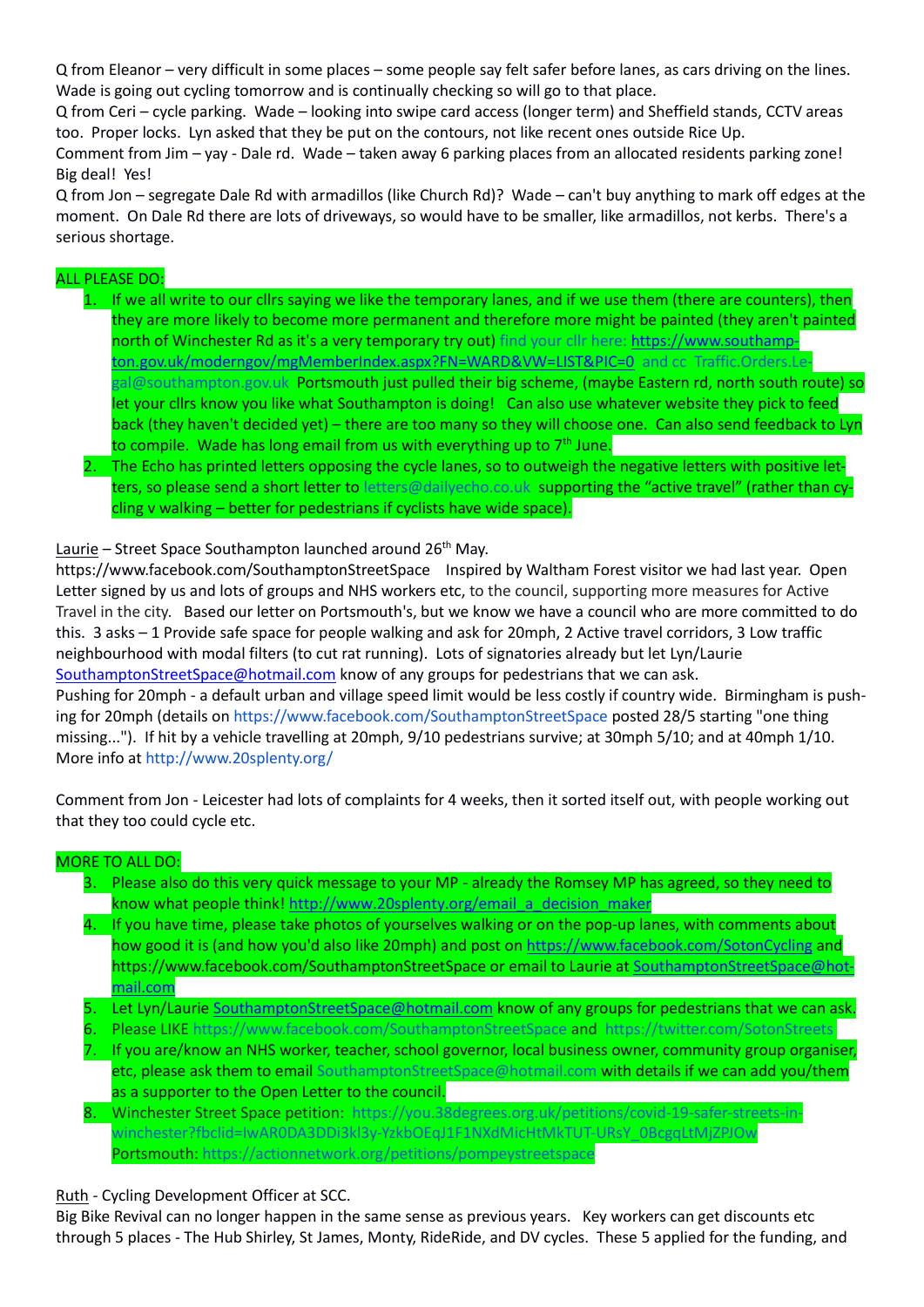RideRide used all their funding within 3 weeks. How do we keep key workers on the road? Success with local residents donating bikes to St James, being fixed up, and given to certain groups.

Virtual Bike Week – interviews, bike yoga on Tues, 4 seminars about building back better. #7days of cycling #Buildback better, pics of new infrastructure.  $13<sup>th</sup>$  June Pride Ride – diversity – LGBQ - SE and SW groups including Southampton.

Ruth has been taking photos to help planning places for temporary bike parking - our previous lists were used (thanked us). She'll be helping with school street closures.

My Journey can't promote our "ask a cyclist" but Cycling UK might, perhaps if Cargo Bikes (one of Ruth's "community clubs") could support it as a risk assessed activity? Ruth will think about this. Johnnie has already written to Cycling UK about our "ask a cyclist" scheme.

Cycle Forum minutes – will be put on council website from now on.

Q from Laurie - close passing - would put off newbies. Close passing campaign on social media? Police & ? campaign - "You're passing a key worker – give them space" Ruth - looking at how to pre-promote this campaign outside the normal groups, access funds. How to target more people and not just preach to the converted? Eg learner driver groups. What's best way to promote close passing campaign? Campaigns team is flat out. But get police (some in other areas are doing great promotion already on safer driving around people on bikes). Laurie has tweeted Hants road police. Hants seem reluctant due to resources – put pressure on local police and crime commissioner. Does save resources in the long run. West Midlands have seen reduction since more proactive approach. Ruth will take it back to team.

Q from Eleanor – AA and RAC? Message about close passing needs to get out to drivers. Could Cycling UK contact them?

Comment from Johnnie – campaign about what is socially unacceptable, like drink driving/ smoking/ mobile phones in vehicles (hasn't worked yet). Positive message - be kind to all.

### ALL THINK ABOUT PLEASE:

9. Please think about any ideas of how/who else to target a close pass campaign (eg residents that we don't usually target - and let Lyn/Ruth know.

### 3. Previous Minutes - here: [www.southamptoncyclingcampaign.org.uk/document-archive/meeting-minutes/](http://www.southamptoncyclingcampaign.org.uk/document-archive/meeting-minutes/)

*(SCC team are: Wade - Transport Delivery Team Leader - Greg, Tony & Dale.)*  Minutes agreed. Chair welcomed all attendees to the meeting.

### 4. Past events

Events cancelled due to lockdown.

### 5. Future events

### Our stalls

Tbc depending on lockdown. Most events have been cancelled:

Sat 13th June – Cycle UK mass Cycle Day – Ruth and Lyn sorting a ride, and hope to have a cargo bike ride included.

Sat 20th June – So'ton Sporterium – Ruth and Lyn trying to sort a cargo bike 'show-off' and a Kidical Mass.

This event has two sportive's standard (~100km) or a short (~60km) ride, and a 1.72km Criterium around the city parks. The 'Spin City' will be based near the start line inside East Park, with bike stalls, activities, cycle clubs as well as the best view of the Criterium Series Event!<https://www.sporterium.co.uk/>

Jim is organising a cycle event on 16th August at 9:15am. It's an annual 50k or 32k self guided ride from Romsey in the Test Valley and hills. It is not a race but an opportunity for riders to enjoy a leisurely cycling event in The Hampshire countryside finishing at Poppies Tea Rooms for refreshments and a chat. All Southampton Cycling Campaign members are invited to this free event. Fingers crossed the lockdown will be finished by then. If not we may be able to release riders in small groups.

#### Our rides

Next Campaign ride – usually 10am on 3<sup>rd</sup> Sunday.<https://www.southamptoncyclingcampaign.org.uk/rides/>

Our meetings (always 2<sup>nd</sup> Mon except Aug) 13<sup>th</sup> July probably on Zoom. [If you are late, please knock on window (to right of door, last window on that side).]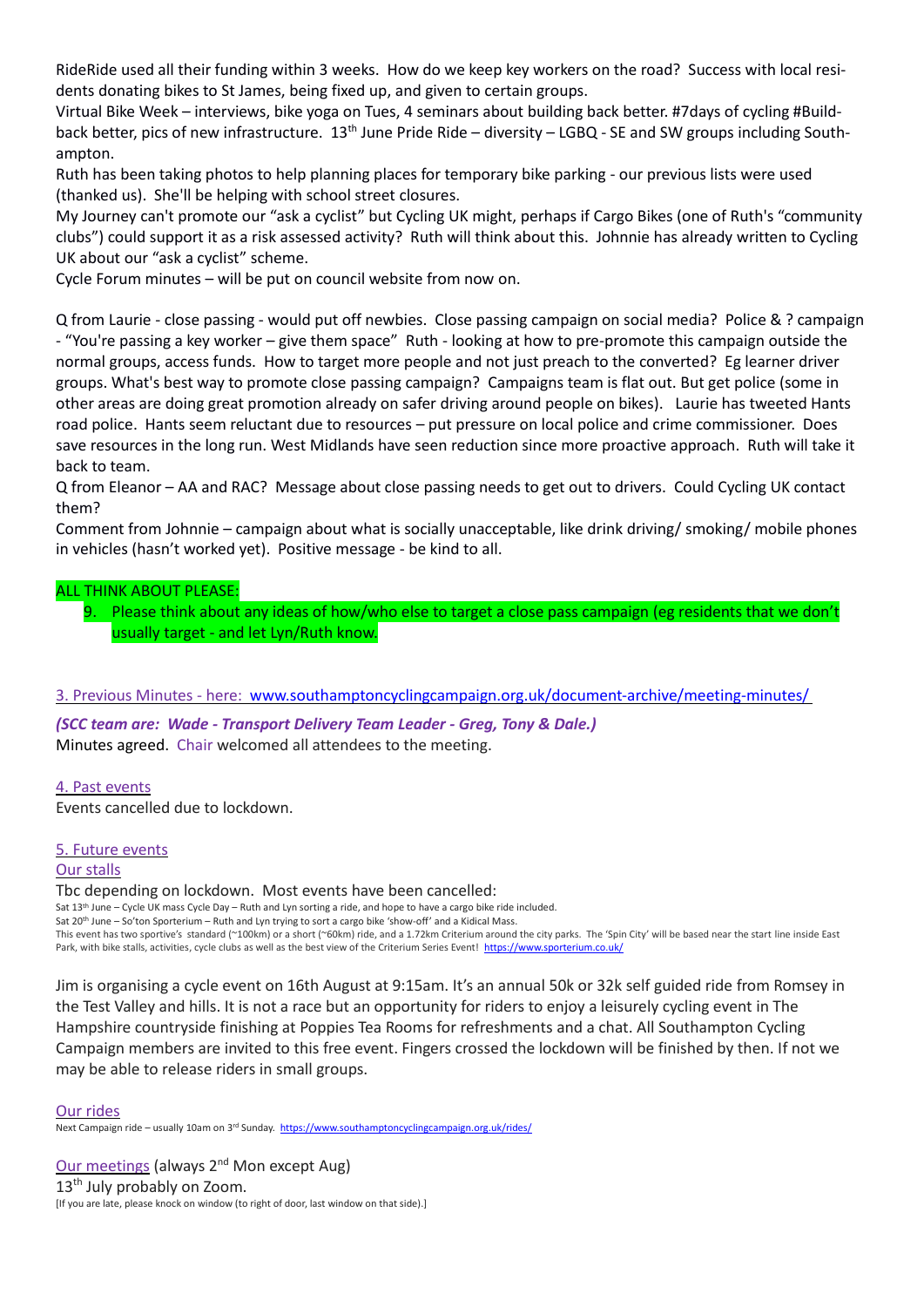#### Other meetings/events

Monthly Critical Mass rides may or my not start again in summer [www.facebook.com/criticalmasssoton/](https://www.facebook.com/criticalmasssoton/)

Next Cycle Forum – tbc – go as individuals or member of other group, so meeting is not dominated by us.

6. Working groups - location then non-location. SCN = Southampton Cycle Network, NCN = National Cycle Network.

"Lessons to learn" doc for SCN 1,3,5 given to Wade after April mt (The Avenue, Bursledon Rd, Millbrook Rd) – Wade is looking at it.

- --- SCN1 Western Approach Jon Bingham (Co-ordinator), John, Pete, Tina, Hugh, Liz, Colin, Jim.
- --- SCN1 Central Railway Bridge Stephen E (C), Jim, Hugh, Su.
- --- SCN1 Central Station South Forecourt Johnnie (C), Lyn, Lindsi, Liz, (Cara), Colin.
- --- SCN2 Bitterne Road East/Thornhill Park Rd Eric (C) Lyn, Lindsi, Johnnie, Steve S.
- --- SCN3 Bursledon Rd A3024 Steve S (C) Eric, Lyn, Liz.
- --- SCN3 Quayside Rd Lindsi (C), Eric, Liz, (Stuart).
- --- SCN5 The Avenue/Lover's Walk Lyn (C), Ceri, Johnnie, Colin, Hugh, Pete, Tina, Stephen E, Simon, Chris, Andre.
- --- SCN5 Portsmouth Rd Johnnie (C) Martin, Lindsi, Steve S.
- --- SCN6 Portswood/Swaythling/Stoneham Lane Angela (C), Johnnie, Lyn, Liz, Ceri, Simon.
- --- SCN7 Bitterne Triangle Eleanor (C) Lindsi, Lyn, Angela, Liz. Jon B.
- --- SCN8 Salisbury Rd Pete & Tina (C), Lindsi, Stephen E, John H.
- --- SCN9 Hospital Orbital Route Johnnie (C), Lyn, John, Jim, Colin.
- --- City Centre Lindsi (C), Stephen E, Hugh, Su, Liz. Chris, Simon.
- --- NCN2 Ipley Crossroads Eric reports back from HCC mts (attends as Sustrans rep).
- --- Eling John H (C), Jim, others when necessary.
- --- Lordswood Lane John H (C) Jim P others when necessary.
- --- Mapping & Signage –Johnnie (C) Angela, Lyn, Lindsi, Jim, Stephen E, Eleanor, Eric, Tina.

Please add routes t[o https://www.southamptoncyclingcampaign.org.uk/suggested-routes/,](https://www.southamptoncyclingcampaign.org.uk/suggested-routes/) remembering to list key districts and road names in the description and don't start or finish routes at your address for security reasons.

--- Traffic Orders: Lindsi (C), Johnnie, Jim, John H, Hugh & Eleanor.

Lots coming through and being shared on mailing list. Lindsi and Johnnie following up with Greg/Tony.

### 7. Updates – (TAKE A ZOOM PHOTO NOW)

a) Southampton Street Space – new campaign. Laurie to introduce. Laurie, Lyn, Alistair & Liz have had 2 zoom calls and lots on messenger. Laurie bravely joined fb just for this (was on twitter already so it was on Twitter first).

b) So'ton Green Transport Recovery Plan feedback – email has been sent to Wade. Wade joined us (as above).

c)This week is Bike Week – Ruth joined us (as above).

d) Meridian route from the board walk to Northam Bridge - Johnnie contacted Iain and cc Wade again and yet again no reply from Iain.

e) Roles – stopping having Secretary role. Lindsi will continue to do traffic orders and planning applications.

f) Research – side road crossings. Lyn and maybe others did a mass call with a researcher.

g) Cycling "Aid" or "Ask a cyclist" - good work David, Ceri and Lyn! Ridden with one cllr so far. Posters are up in bike shops, Rice Up and Thrive. Some have sent to residents' newsletters. Thanks all who have written to cllrs. Ruth responded about My Journey and sharing (above). "Ads" are on fb. New email is

cycleaid@southamptoncyclingcampaign.org.uk or see https://www.southamptoncyclingcampaign.org.uk or https://www.facebook.com/SotonCycling